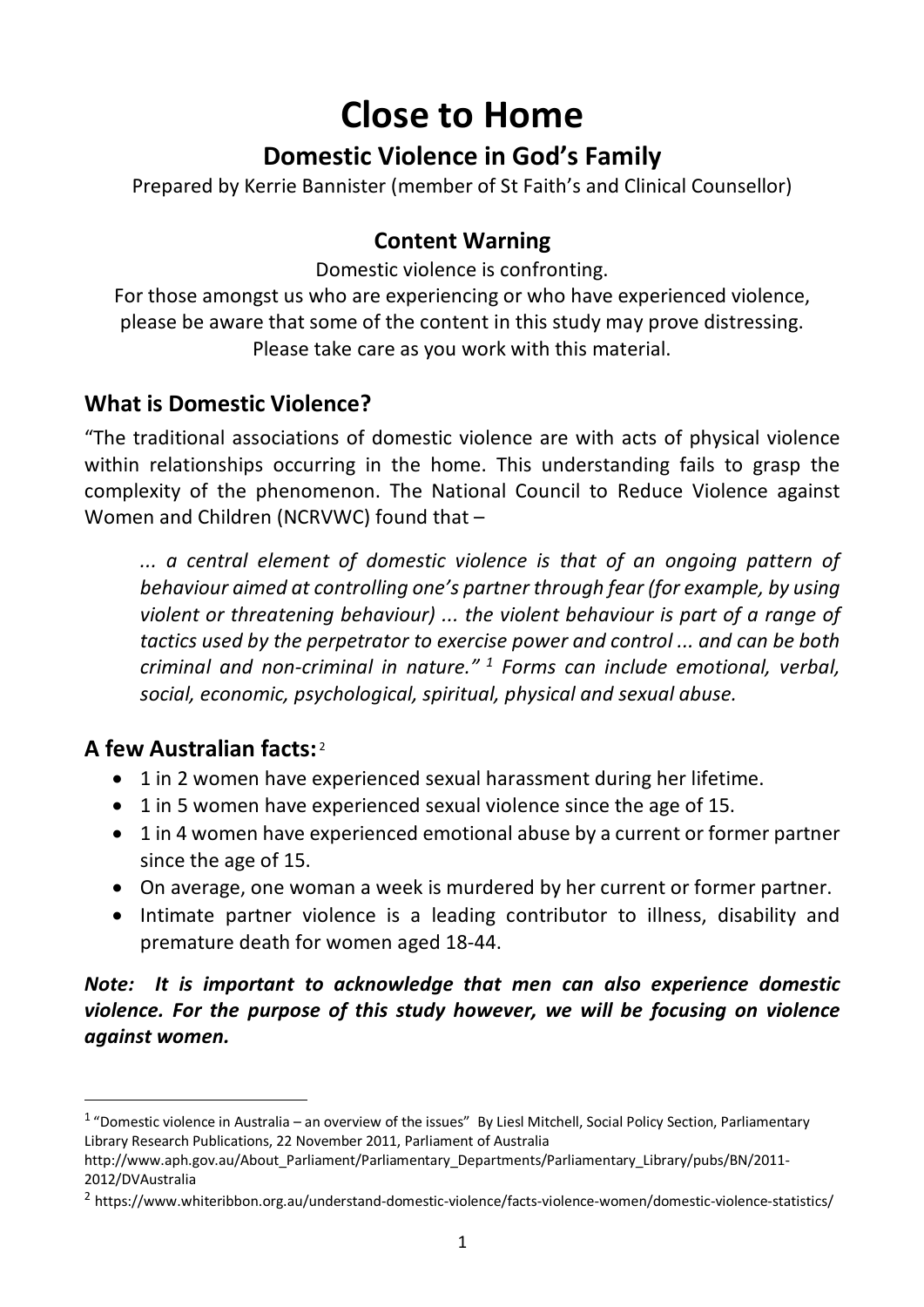## **Getting Started** (select one)

Option 1. Watch the first 10 minutes of the following Ted Talk *"Violence against Women – It's a Men's Issue"* by Jackson Katz and spend a few minutes together sharing any thoughts or reactions you had.

https://www.ted.com/talks/jackson\_katz\_violence\_against\_women\_it\_s\_a\_men\_s\_issue

Option 2. *(for those who do not have access to the video)* When you hear the phrase "domestic violence" what comes to mind for you? Discuss your thoughts in light of the statistics from page 1.

## **Looking at a Family in the Bible**

*"We recognise that gender inequality lies at the heart of domestic & family violence. That violent attitudes and behaviours have their root in the same place – the abuse of power and control of one person over another."3*

**The Story of Tamar – an act of sexual violence in the House of David.**  *Read 2 Samuel 13:1-22*

- 1. Discuss the role of each man in the rape of Tamar (Amnon, Jonadab, Absalom, David).
- 2. What circumstances allow this to take place?
- 3. What is the impact on Tamar?
- 4. What insight(s) does this example of violence give us in understanding domestic violence today – both inside and outside the church community?

 $3$  https://www.commongrace.org.au/domestic\_violence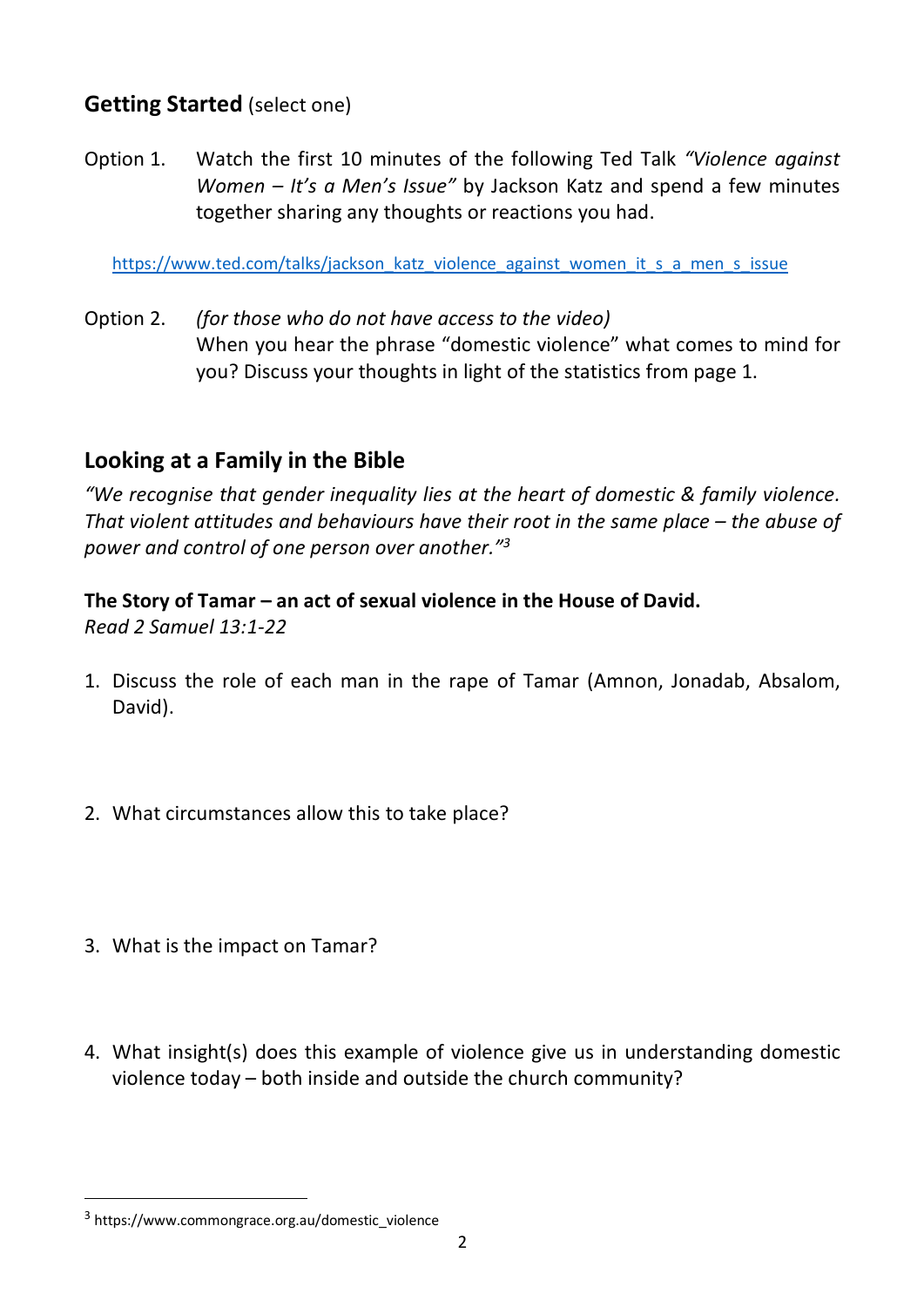## **Looking at Jesus**

In a patriarchal world where men held all the power and women held little value, Jesus' interactions with women were consistently countercultural: he engaged publicly with them *(the Samaritan Woman - John 4:4-42)*; he defended them against religious hypocrisy and condemnation *(Jesus & the woman caught in adultery – John 8:2-11);* he treated them with honour and respect *(the bleeding woman - Luke 8:43-48)*; he encouraged them to learn and occupy the place commonly held by a male disciple *(Mary & Martha - Luke 10:38-42)*; he chose to reveal his resurrected self in the first instance to women *(Matt 28:1-10, Luke 24:1-8)*.

#### *Read Luke 7:36-50*

- 1. Discuss how Jesus' behaviour challenges the social and religious protocols of his day.
- 2. How would you describe Jesus' 'maleness'?

## **Looking at Us**

*"It's confronting to open up questions about how power might be abused in our churches. That might be because we're not used to thinking about broader church dynamics in terms of 'power'; we prefer terms like 'community' and 'fellowship,' both of which have their own dynamic. But if abuse of power is at the heart of domestic abuse in the church, any response will need to involve an interrogation of how power works in our churches." <sup>4</sup>*

1. As a church community at St Faith's, how can we grow in making our church a safe place in regards to domestic violence? What are we doing well? What needs to change?

 <sup>4</sup> https://www.commongrace.org.au/what\_is\_your\_churchs\_culture\_of\_power